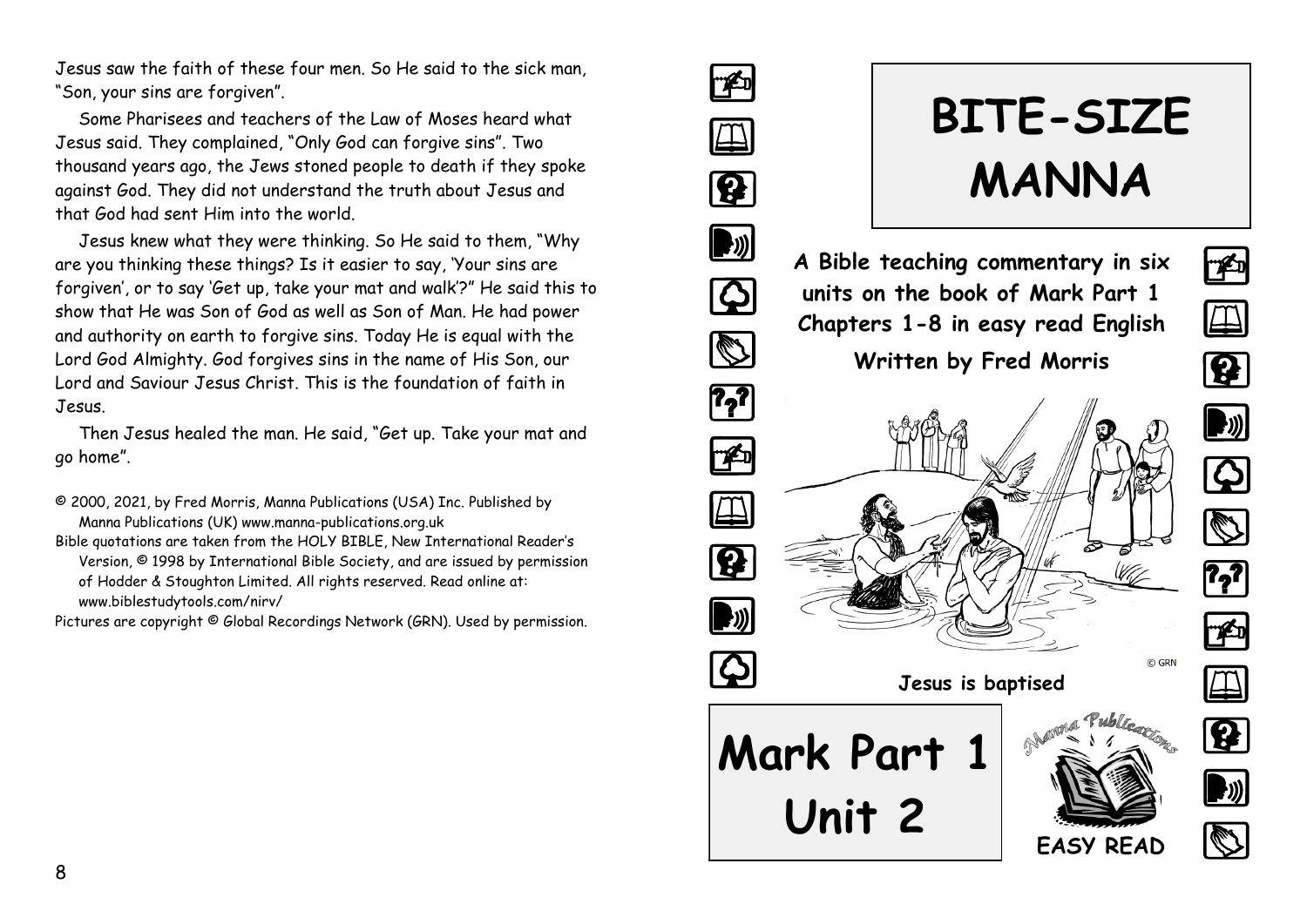# **Unit 2: Mark 1:21 to Mark 2 John Baptises Jesus**

Jesus came from Galilee to the River Jordan and John baptised Him. Jesus did not have to repent, for He had no sin. John baptised Jesus because it was the right thing to do. It was the plan of God and it was right to show this to others. It was the plan of God for John and the beginning of the ministry of Jesus.

John came to prepare the way for the work of Jesus. When Jesus came up out of the water, John heard and saw three great miracles:

- 1. Heaven opened up.
- 2. The Holy Spirit came down gently to rest on Jesus.
- 3. God spoke from Heaven.

The voice of God said: "This is My Son, and I love Him. I am very pleased with Him".

Jesus is the eternal Son of God. He was at the beginning of time with His Father God and will be at the end of time. Christians believe in one God who is Father, Son and Holy Spirit. This is why our God is called the Holy Trinity. Trinity means three in one.

John knew and believed that Jesus was the Son of God. John baptised in water as a sign of repentance and the forgiveness of sins. John said that Jesus "will baptise you with the Holy spirit (1:8).

When John baptised Jesus there was no need for Jesus to confess His sins for:

- Jesus was born without sin and had no sin.
- Jesus was and is the Son of God.
- Jesus was full of the Holy Spirit.

After the baptism of Jesus, He was sent away by the Holy Spirit to be tested by Satan for 40 days. His baptism and testing were the beginning of the ministry of Jesus on earth.

Jesus was very sad for him. He put out His hand and touched him. He said, "I am willing. Be clean". At once the man was healed. His skin was clean.

Then Jesus told him not to tell anyone. "Go and show yourself to the priest. Offer the sacrifices that Moses commanded". The man had to do this to show that he was healed. It was a teaching from the Old Testament. After that, he could go back to his family. He did not have to live alone any more. He no longer needed to shout out, "Unclean! Unclean!" when people came near.

The man told everyone he met how he was healed. Soon, it was difficult for Jesus to go from place to place because of the crowds. They even followed Him into the desert.

## 2 **Bible Reading: Mark Chapter 2**

### **Jesus Heals a Man Who Could Not Walk**

Jesus went back to Capernaum in the Galilee region. Capernaum was a friendly town for Jesus at this time. Many people heard that He was there. They filled the house until there was no more room.

Jesus preached the truth from God to them because He Himself was the Word of God. He brought the truth from God to the world. He brought the Good News or Gospel of the love of God shown in Himself.

Houses in Israel were usually built with large stones. Some had flat roofs made of wood and dried mud or clay. You could walk on them. Some of the buildings had very simple roofs made of tree branches.

Four men carried their friend to the house where Jesus was teaching. He could not walk. They could not get inside, so they went up and removed part of the roof. Then they lowered their sick friend down on his mat to the feet of Jesus.

Faith in God often leads people to do brave things. People who have faith do great things because they are trusting in a great God.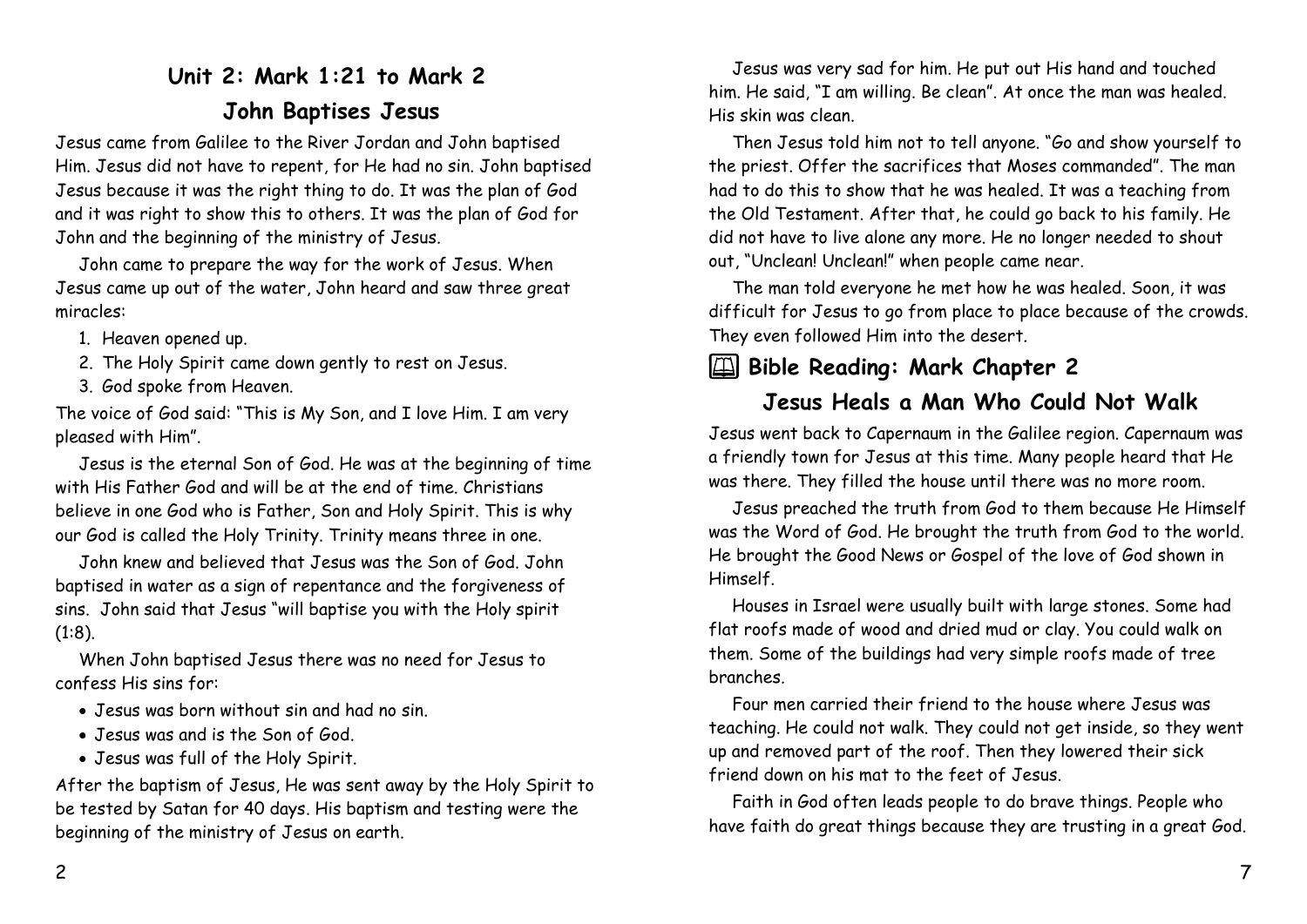By the end of the day all the people in the city knew what had happened. They crowded around the door of the house of Peter. They brought sick people and those who had demon spirits to Jesus. Jesus healed them all. But He would not allow the demons to speak. He did not want demons to say who He was.

The ministry of Jesus was so popular that sometimes it was difficult for Him to teach. Early next morning He got up and left the house. It was still dark. He went to a place where He could be alone to pray.

Peter called the others and they went out to look for Jesus. He often got up early to pray while it was still dark. He talked to His Father in Heaven. Prayer kept Him in the power and will of God. It is important for us all to set aside a time for prayer in a quiet place. It is important to receive the guidance of our Lord God Almighty.

Peter found Jesus and told Him, "Everyone is looking for You".

It was difficult for Jesus to teach the people. They wanted to see more miracles. Jesus replied, "Let us go to the nearby villages." Jesus did not let His success in one place stop Him from preaching elsewhere. He did not feel guilty about moving away to preach the Good News from God somewhere else. He said, "That is why I have come".

#### **Jesus Heals a Man Who Had Leprosy**

So Jesus and His disciples walked through all the region of Galilee. 'He preached in their synagogues. He also drove out demons'.

Jesus continued to heal sick people. A man who was sick with leprosy came to Him. It was a bad skin disease. He knelt down and begged Jesus to make his skin clean. People with leprosy had to live away from towns and villages. They were not allowed to touch anyone.

The man said, "If you are willing to make me clean, you can do it".

#### **The Good News about Jesus**

John the Baptiser called the Jews to repent and believe in Jesus their Messiah. We repent when we are sorry for our sins and turn away from them.

For hundreds of years, the Jewish people had looked for their Messiah. The people wanted a leader who would save them from the power of their enemies. God wanted the people to turn back to Him so He could save them from their sins.

The Old Testament tells us that many messengers of God had been killed when they warned the Jews to repent. The Jewish prophets also told of God's Anointed One or Messiah who would come and save them. This Saviour would come to save all peoples, the Jews and non-Jews. This Saviour was the Lord Jesus Christ. He is our Saviour today.

#### **Jesus Calls Twelve Men to Follow Him**

When John the Baptiser was put in prison, Jesus started to preach in Galilee. This is a region of Israel to the north of Jerusalem. Jesus gave three reasons to preach the Good News from God. "The time has come", He said. "The Kingdom of God is near. Turn away from your sins and believe the Good News".

Jesus saw two brothers, Simon and Andrew. They were throwing a fish net into a lake called the Sea of Galilee. Jesus called to them, "Come and follow Me!" He wanted to teach them about the Kingdom of God. Note that Jesus called ordinary working men to follow him.

At once the fishermen stopped fishing and followed Jesus. It is important to accept the call of Jesus immediately and to follow Him in faith. He gave these men a promise. "Follow Me and I will make you fishers of men". They would bring people to Jesus to save them from their sins. They would catch people, not fish, for the Kingdom of God.